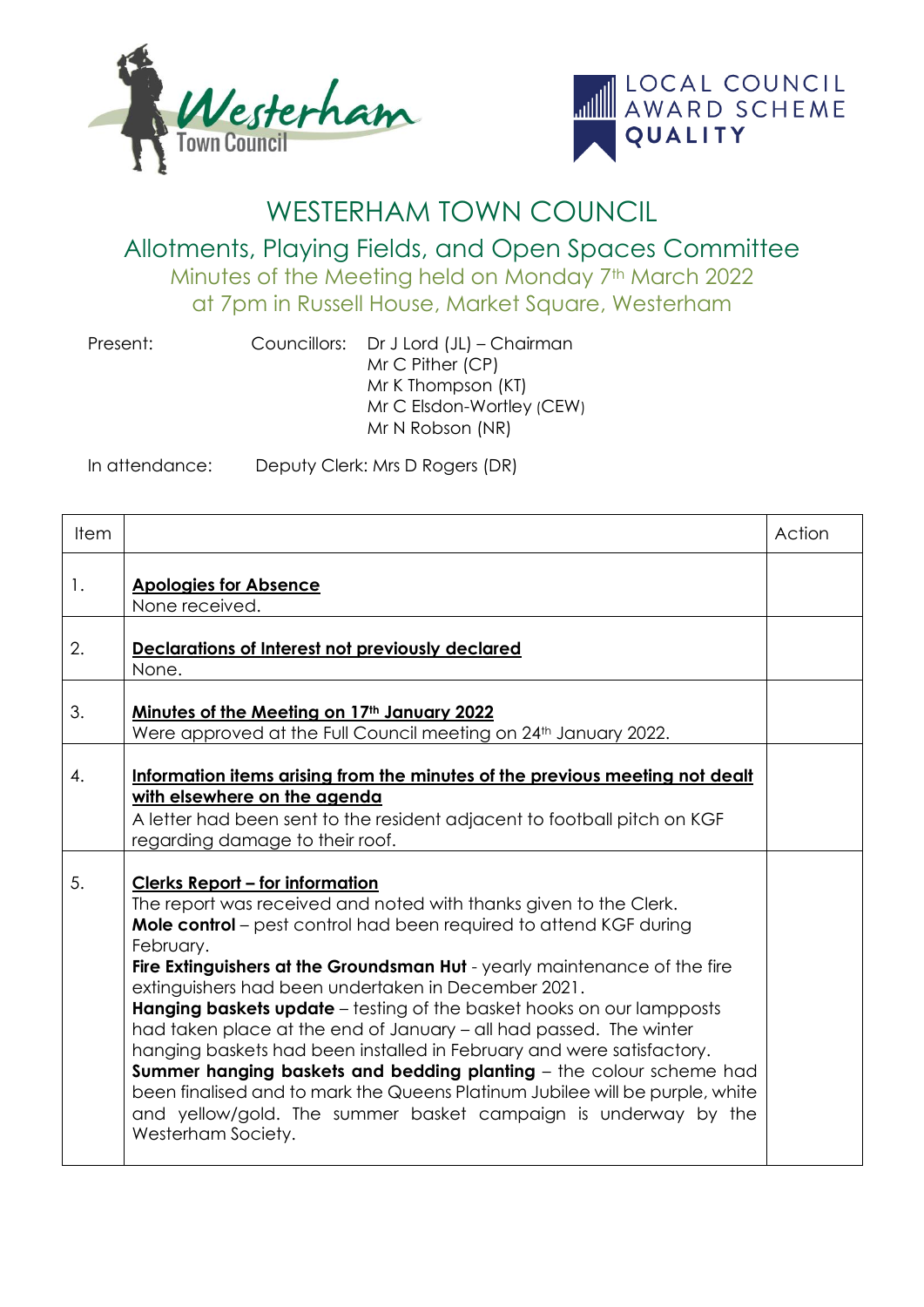|                  | <b>Emergency Tree work</b> – due to the recent storms emergency tree work had<br>been required on the land leased to Churchill school. This was undertaken<br>by our tree contractor on the 2 <sup>nd</sup> March and included removal of a tree<br>fallen on a neighbouring residents shed. Cost £1,080.<br><b>Events on WTC Land</b> - Beating of the Bounds and Rotary Fair $2^{nd}$ May $-$<br>Location, The Town Green<br>Jubilee weekend event on 4 <sup>th</sup> June - Awaiting application and paperwork<br>from Town Partnership - Location, The Town Green<br>WI Centenary tree Crockham Hill Memorial Garden $-\alpha$ hole is being dug this<br>week and tree planting will follow shortly.<br>Bench maintenance programme - a review of the benches had taken<br>place with the contractor and Deputy Clerk on the 7 March. 12 benches<br>had been identified as requiring some repairs. A quote for the work is being<br>sought. | DR        |
|------------------|-------------------------------------------------------------------------------------------------------------------------------------------------------------------------------------------------------------------------------------------------------------------------------------------------------------------------------------------------------------------------------------------------------------------------------------------------------------------------------------------------------------------------------------------------------------------------------------------------------------------------------------------------------------------------------------------------------------------------------------------------------------------------------------------------------------------------------------------------------------------------------------------------------------------------------------------------|-----------|
| 6.<br>6.1<br>6.2 | <b>Finance</b><br><b>Financial Statement to 31st January 2022</b><br>The financial statement had been circulated and was noted.<br>To agree in principle any rollovers                                                                                                                                                                                                                                                                                                                                                                                                                                                                                                                                                                                                                                                                                                                                                                          |           |
|                  | Agreed Chairman and Deputy Clerk will liaise with the Responsible Finance<br>Officer on any upsent monies.                                                                                                                                                                                                                                                                                                                                                                                                                                                                                                                                                                                                                                                                                                                                                                                                                                      | JL/DR     |
| 7.<br>7.1        | <b>Allotment Sites</b><br>Update on rent renewals<br>2 tenants had rent outstanding. They had been contacted and asked to<br>make payment no later than the 31st March or forfeit their tenancy. There<br>had been a small number of non-renewals at each site. The waiting list is<br>being worked through and there had been 3 new starters.                                                                                                                                                                                                                                                                                                                                                                                                                                                                                                                                                                                                  |           |
| 8.<br>8.1<br>8.2 | <b>King George's Field</b><br><b>Fence repair update</b> – the WSA had been approached to help fund cost of<br>repair but had declined to contribute as they felt strongly that the fence<br>belonged to the Council and it had previously been repaired by WTC.<br>Due to a mix up in communication between the fencing contractor and<br>the parking project manager the fence repair work had already been<br>carried out at a cost of £570.<br>Update on tree for Queen's Platinum Jubilee - a native tree for the Queens<br>Platinum Jubilee is being sourced by the Clerk to be planted as part of the<br>new native wildflower area at Costello's Meadow Car Park.                                                                                                                                                                                                                                                                       | <b>DR</b> |
| 9<br>9.1<br>9.2  | <b>Open Spaces</b><br>Update on winter maintenance programme for the Green $-$ topdressing<br>and seeding are scheduled to take place during w/c 7 March.<br>Review of tables on stone paving around Wolfe Statue, The Green - full<br>council had approved an updated policy for the management of The<br>Green. The further relaxation of Covid-19 regulations by the government<br>mean that we now need to return The Green to non-commercial use<br>It was discussed and agreed that tables placed by the Grasshopper on The                                                                                                                                                                                                                                                                                                                                                                                                               |           |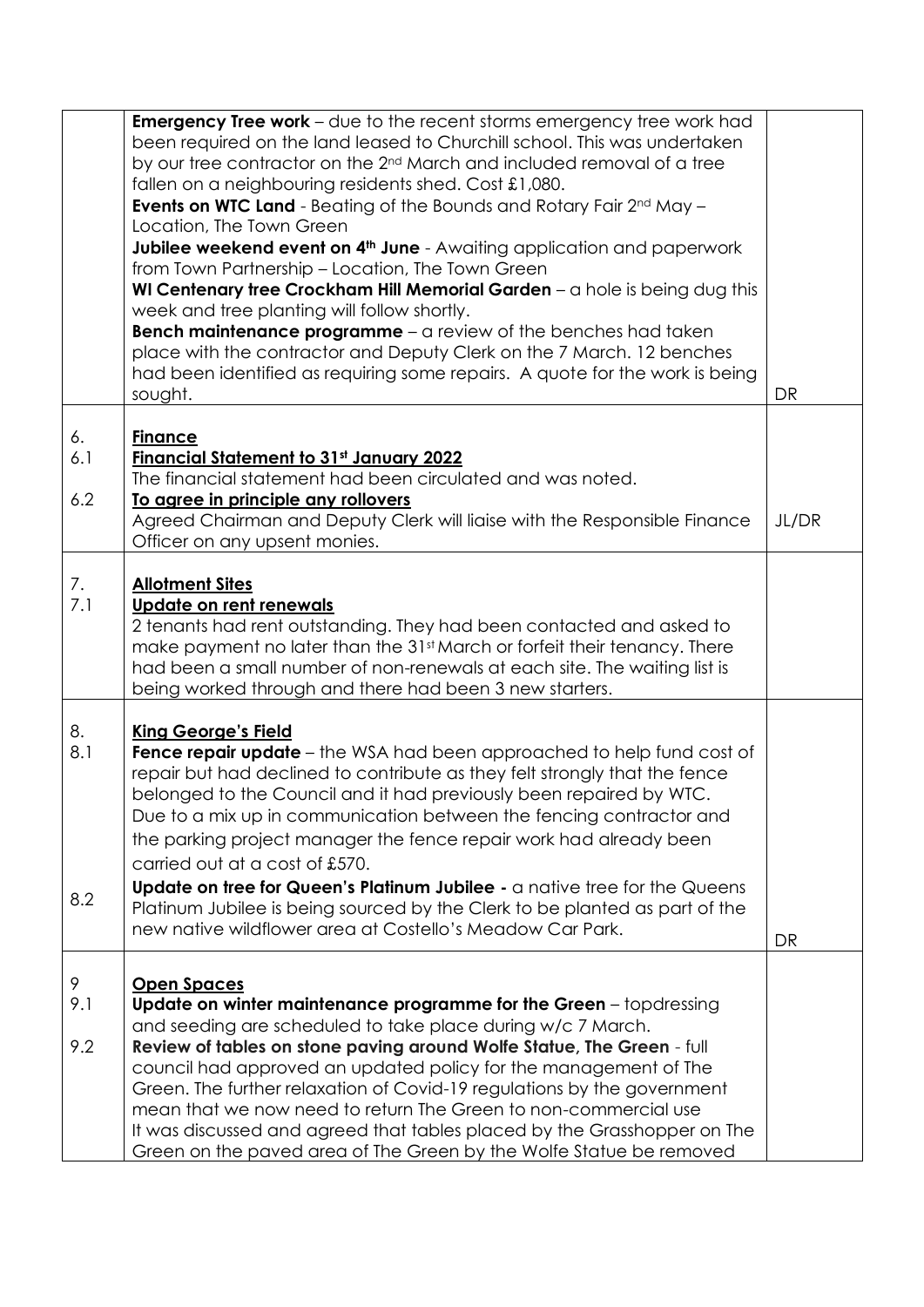|      | by the 31 <sup>st</sup> of March. There had been a complaint from a member of the                                                                          |           |
|------|------------------------------------------------------------------------------------------------------------------------------------------------------------|-----------|
|      | public that the tables on the paved area were blocking access to Wolfe                                                                                     |           |
|      | Statue and this will allow all members of the community to use this area                                                                                   |           |
|      | again and in preparation for events that will be happening on The Green                                                                                    |           |
|      | this year. Written notice will be given to the Grasshopper on the Green.                                                                                   | JL/DR     |
| 9.3  | Update on damage to grass verges at Madan Road and Granville Green -                                                                                       |           |
|      | the companies involved were carrying out remedial works. The Deputy                                                                                        |           |
|      | Clerk will monitor.                                                                                                                                        | <b>DR</b> |
| 9.4  | Update on Crockham Hill Memorial Garden maintenance contractor - a new                                                                                     |           |
|      | ccontractor is being sought by the Deputy Clerk.                                                                                                           | <b>DR</b> |
| 9.5  | Update on parking project -                                                                                                                                |           |
|      | the Parking Project Manager is following up the snagging issues.                                                                                           |           |
|      | a height barrier restriction sign had been ordered for Costello's                                                                                          | <b>DM</b> |
|      |                                                                                                                                                            |           |
|      | Meadow (CM) Car Park.                                                                                                                                      |           |
|      | a letter is being drawn up for CM residents regarding car park<br>$\bullet$                                                                                | <b>DR</b> |
|      | restrictions and will be circulated shortly.                                                                                                               |           |
|      | a salt bin and litter bin had now been delivered and will be installed                                                                                     |           |
|      | by the GMO.                                                                                                                                                |           |
|      | the Highways and Lighting Committee agreed to take on<br>$\bullet$                                                                                         |           |
|      | responsibility for any future maintenance costs of Madan and                                                                                               |           |
|      | Hartley Road parking spaces.                                                                                                                               |           |
|      | Quarterly Visual Inspections - the Committee had been asked to complete                                                                                    |           |
| 9.6  | their visual inspection forms. A bench at Hosey Common had been                                                                                            |           |
|      | identified as requiring minor repair work. The Deputy Clerk will forward                                                                                   |           |
|      | forms to CIIr Elsdon-Wortley to digitalise.                                                                                                                | DR/CEW    |
|      |                                                                                                                                                            |           |
|      |                                                                                                                                                            |           |
| 10.  | <b>Climate Change/Environmental &amp; Biodiversity Action Plan</b>                                                                                         |           |
| 10.1 | An update to the APFOS action plan had been circulated to the                                                                                              |           |
|      | Committee for information. Updates were shown in the comments/next                                                                                         |           |
|      | steps column in bold. Advice had been received on the 7 <sup>th</sup> March that the                                                                       |           |
|      | Groundsman's hut at KGF is not deemed to be a suitable location for swift                                                                                  |           |
|      | boxes. There are existing bird boxes, and it would be a good idea to                                                                                       |           |
|      | investigate getting these cleaned to encourage nesting.                                                                                                    | <b>DR</b> |
|      | Current mowing regimes had been reviewed. The Committee felt the                                                                                           |           |
|      | number of cuts should be kept at the same frequency for our open                                                                                           |           |
|      | spaces. This is to ensure that WTC's open spaces are kept neat and tidy -                                                                                  |           |
|      | something that the majority of residents and visitors have voiced strongly                                                                                 |           |
|      | that they want in the Town. The Council had received many complaints                                                                                       |           |
|      | last season when mowing had not been undertaken as regularly as usual                                                                                      |           |
|      | and the grass had grown long. The Committee will continue to seek a                                                                                        |           |
|      | combination of formal and wildflower areas, wherever possible. Having this                                                                                 |           |
|      | contrast can be an inclusive solution to maintain g nature's equilibrium.                                                                                  |           |
| 10.2 | Wilder Kent Awards - The Committee agreed that Council should consider                                                                                     |           |
|      | registering for the Kent Wilder Awards. Closing date for entries is May.                                                                                   | DR/AH     |
|      |                                                                                                                                                            |           |
| 11.  | <b>Public Rights of Way</b>                                                                                                                                |           |
|      | CIIr Pither reported that a footpath along Croydon Road required clearing.<br>The Deputy Clerk to Investigate further and report to KCC's Public Rights of |           |